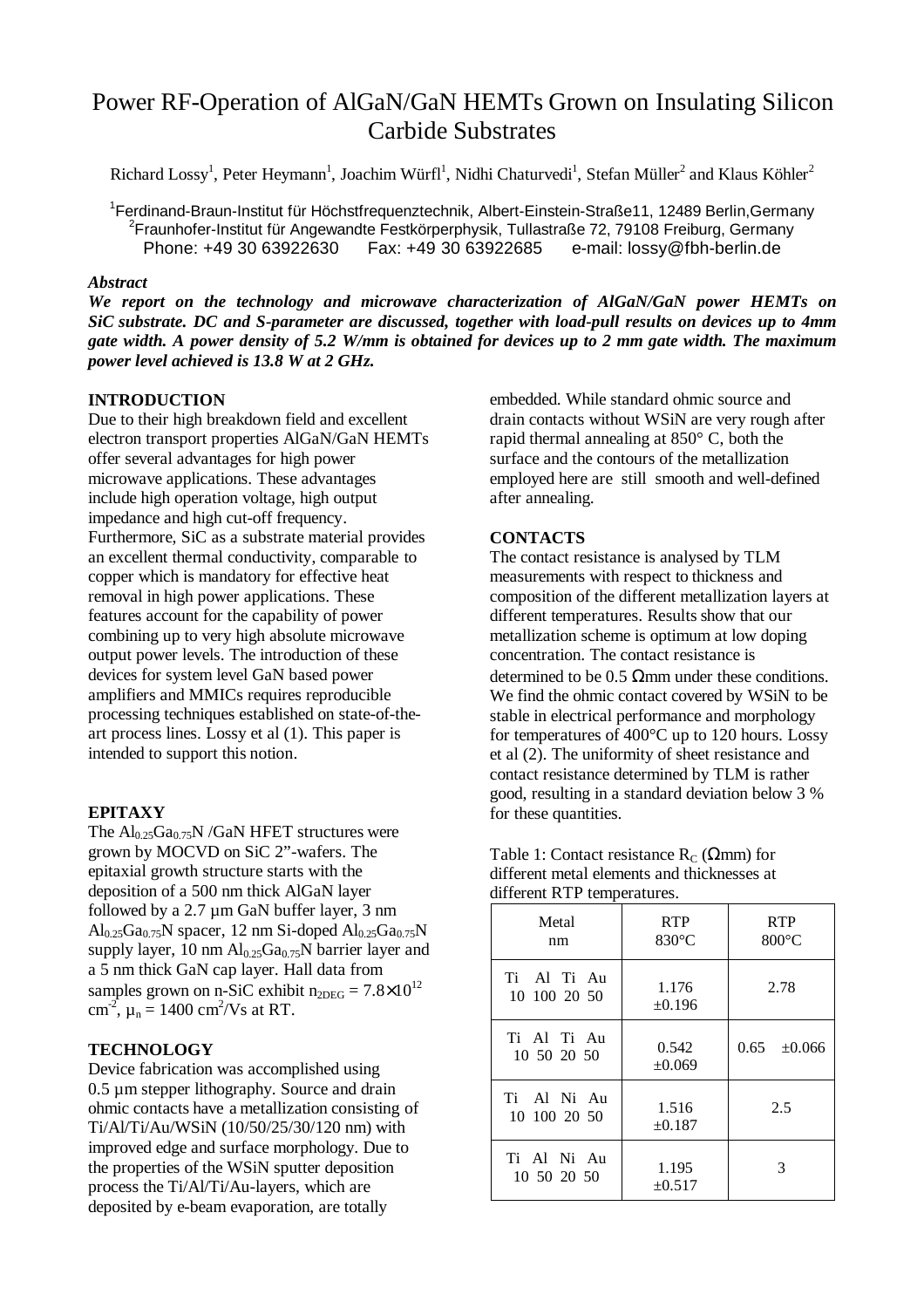Gate contacts are made from a Pt/Au metallization and a gate length of 0.5µm is obtained using stepper lithography. Additionally, devices with  $L<sub>G</sub>=0.28\mu$ m are written using a shaped electron beam tool (ZBA23-40kV). Large devices with different gatewidths ranging up to 4 mm were fabricated using an airbridge technology .

#### **DC-CHARACTERISTICS**

 Measurements reveal a saturated drain current of  $I_{DSS}=1.2$ A/mm ( $V_G=+2V$ ). Due to the excellent contact resistance  $(0.4...0.6 \Omega_{mm})$  the normalized source-gate resistance is generally 0.85-0.9  $\Omega$ mm. From this the intrinsic  $g_{m,max}$  is calculated to be 360 mS/mm (extrinsic 275mS/mm) and the minimum on-resistance is  $R_{on} = 2Ωmm$ . A typical DC-IV output characteristic with the drain current  $I_d$  normalized to the gate width w is shown in Figure 1.



Fig.1: DC-IV output characteristic of a 2×50µm device.

### **SMALL SIGNAL PARAMETERS**

S-parameters of the microwave power transistors were measured up to 50 GHz. For the  $L_G = 0.28 \mu m$  gates a typical current gain cut-off frequency  $f_t$  of 37 GHz is obtained. Therefore, the  $L_G \times f_t$  product is 10 GHz $\times \mu$ m. This compares well with the  $0.5 \mu m$  gates were we measured  $f_t$  of 21 GHz. Roll-off for the  $|h_{21}|^2$ -graph is around 19.5 dB/dec for all devices measured (Figure 2) and does not change with device size. Devices having 0.28  $\mu$ m gate length and 100  $\mu$ m gate width reveal a maximum frequency of oscillation  $f_{\text{max}} = 74$  GHz. For larger devices (gate width  $w = 1$  mm,  $L_G = 0.28 \mu m$  f<sub>max</sub> degrades to 38 GHz This indicates losses in the gate that could be reduced using T-gate technology.



Fig.2: Current gain and maximum unilateral gain of a  $2\times50$  µm device. ( $V_{GS} = -3V$ ,  $V_{DS} = 20V$ )

## **LARGE SIGNAL PARAMETERS**

On-wafer load-pull measurements between 2 and 10 GHz were performed using a passive system. Passive load-pull with computer controlled mechanical tuners is easy to operate but has the problem of limited access to the outer parts of the Smith-chart. The DUTs, however, are "high" voltage transistors ( $V_d = 26$  V) with a loadline impedance of  $R<sub>L</sub>$  ≥ 20 Ω. This moderate impedance is not transformed to very small values by a large parasitic output capacitance. This detrimental effect is known from LDMOS technology but the GaN HEMTs have very small output capacitances ( $C_{\text{out}} < 2pF \omega$  w = 4 mm). Therefore the load matching problem is reduced and  $|\Gamma_L| > 0.8$  is not required even for large gate widths. The constant value of  $\Gamma_{\rm L}$ , given by the tuner setting, being independent of the device nonlinearity, is advantageous in particular for class B and C operation. A typical load-pull result for the largest transistor having 0.5 um gate length and 4 mm gate width is given in Figure 3. With operation at  $V_D = 26$  V we reached a PAE of 53% and gain of 25dB. For HEMTs fabricated on SiC substrates a

maximum power density of 5.2 W/mm could be measured. The maximum absolute power obtained so far is 13.8 W. The simultaneously measured drain and gate currents  $(I_d, I_g)$  are shown in Figure 4.  $I_d$  increases from the quiescent value fourfold to 1 A, while the gate even at the highest input power is not driven into the forward current range.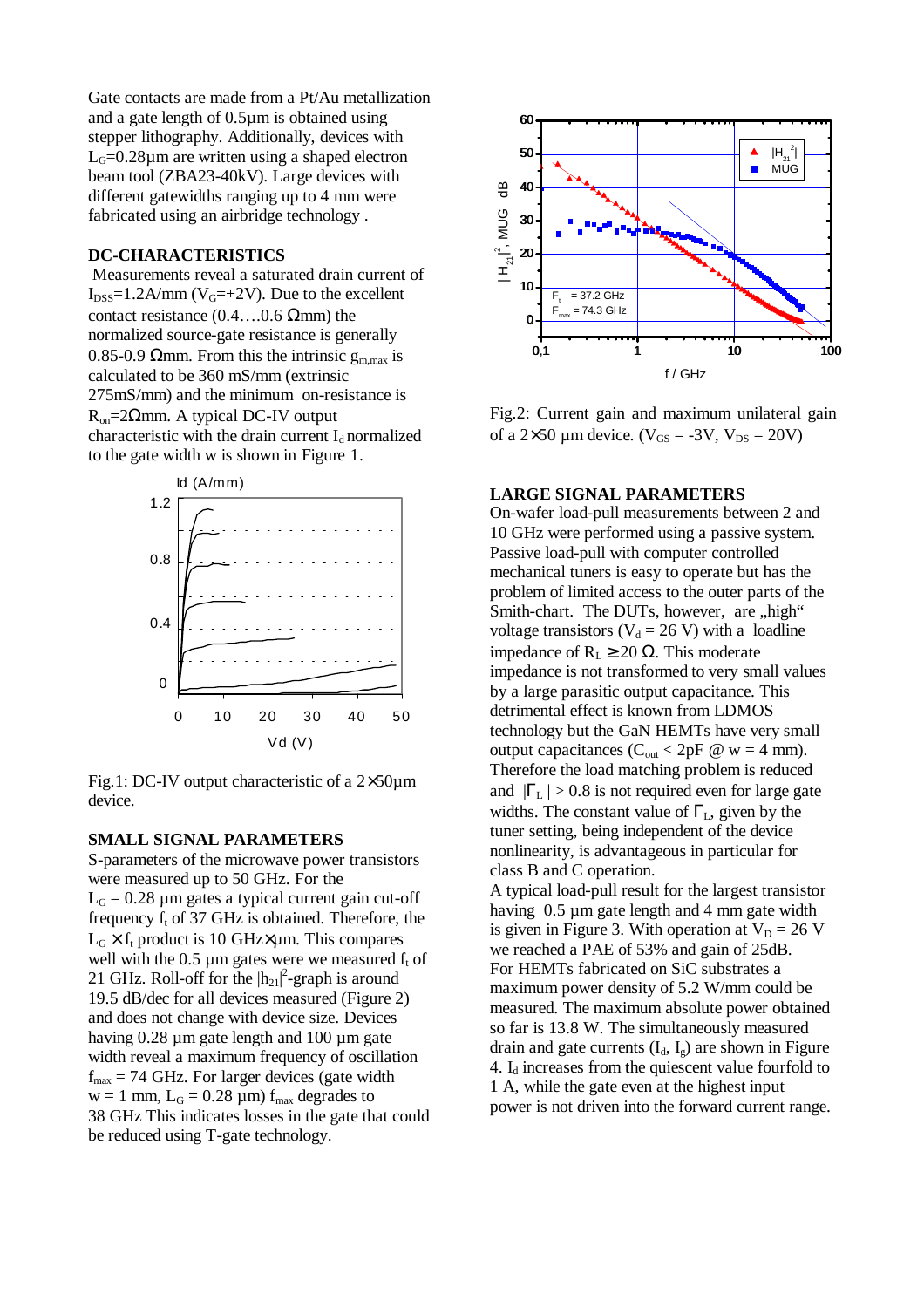

Fig.3: Power transfer characteristic of a 16×250µm device. Class A operation. f=2GHz.



Fig.4: Bias currents  $I_d$  and  $I_g$  versus  $P_{in}$ . Same conditions as in Figure 3.

Different transistor designs with gatewidths ranging from 0.1 to 2 mm exhibit no difference in maximum power density. Only at  $w = 4$  mm a reduction in power density was measured (Figure 5). In this case the dissipated power exceeds 10 W which probably causes overheating of the device in CW-operation. At 10 GHz the maximum power density is 4.5 W/mm but only up to  $w = 1$  mm. Obviously, the heat limit is reached earlier because PAE and Gain are much less. The PAE has decreased to 35% and the gain to 10dB.



Fig.5: Constant power density up to  $w = 2$  mm gate width.  $f = 2$  GHz,  $V_d = 26$  V.

## **PASSIVATION**

It is known from AlGaN/GaN-HEMTs that max. power levels under RF-operation may differ substantially from those obtained at DC. This socalled current slump is attributed to defect states in the semiconductor at the drain side of the gate. By adding a passivation layer to the HEMT surface the rf-power may recover to a substantial degree.

An example for the power recovery from passivation is given in Figure 6 , where the increase of maximum power obtained from  $\text{SiN}_{\text{y}}$ passivation is shown for a set of test devices. The HEMTs are distributed over the wafer and the average increase is 2.93 with a standard deviation of only 6.6% whereas the max. power level itself scatters by more than 12%.



Fig.6: Statistics on the saturated power recovery ratio, given by the maximum power ratio of passivated to unpassivated devices.

In the case of AlGaN/GaN-HEMTs also polarization and piezoelectric effect play an important role and may be influenced by the passivation layer on top. We checked the influence of the piezoelectric effect by using passivation layers with different degree of mechanical stress. We used SiNx layers having a wide range of stress from compressive to tensile. Results show similar power levels for the different passivation layers, indicating that the piezoeffect does not contribute to this effect.

#### **MAXIMUM DEVICE CURRENT**

A key characteristic of the device is the peak current Ipk near the collector knee-voltage. Although Ipk seems to be accessible from DCmeasurements (Figure 1), the value determined in such a way is often much higher than the maximum current under microwave excitation. In particular in GaN epi-layers various traps with low time constants cause  $I_{pk}$  to be less at RF than at DC.